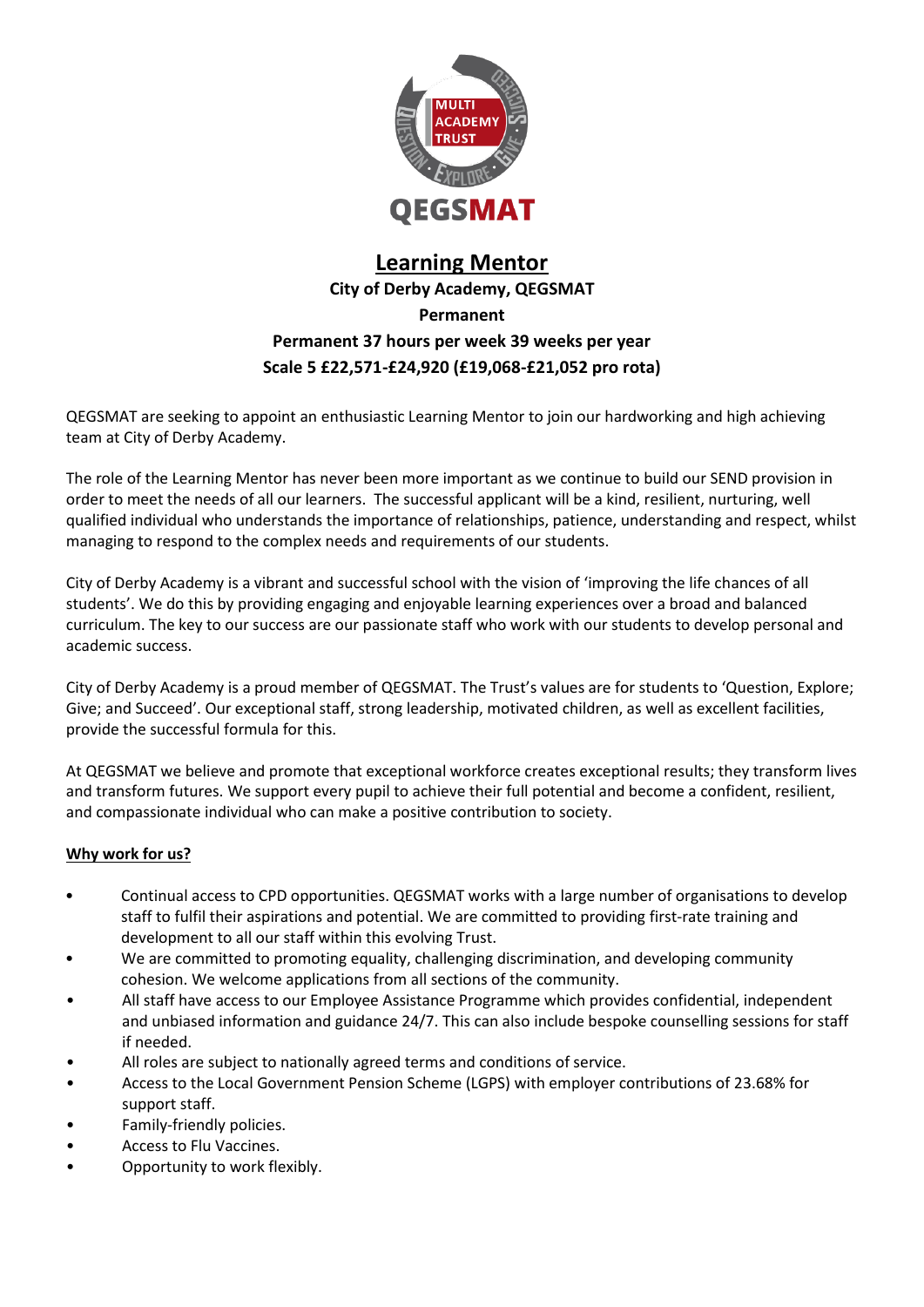QEGSMAT is also committed to safeguarding and promoting the welfare of children and young people and expects all staff and volunteers to share this commitment. All appointments are subject to an Enhanced DBS check and be eligible to work in the UK. Further information about our commitment to Safeguarding can be found - <https://www.qegsmat.com/documents/safeguarding>

If you are interested and wish to have an informal conversation to discuss the role or would like to visit the school, we would be happy to arrange this. Please call 01332 270450, further details about our school can be found on our website:<https://www.cityofderbyacademy.org/>

To apply for this position, please visit our Trust Website [\(https://www.qegsmat.com/current-vacancies/\)](https://www.qegsmat.com/current-vacancies/) where you can apply via TES.

| Closing date for applications: Friday $1st$ July 2022 - Noon |                                                    |
|--------------------------------------------------------------|----------------------------------------------------|
| Interview date:                                              | w/c Monday $4th$ July 2022                         |
| Salary:                                                      | Scale 5 £22,571-£24,920 (£19,068-£21,052 pro rota) |
| <b>Potential Start date:</b>                                 | <b>ASAP</b>                                        |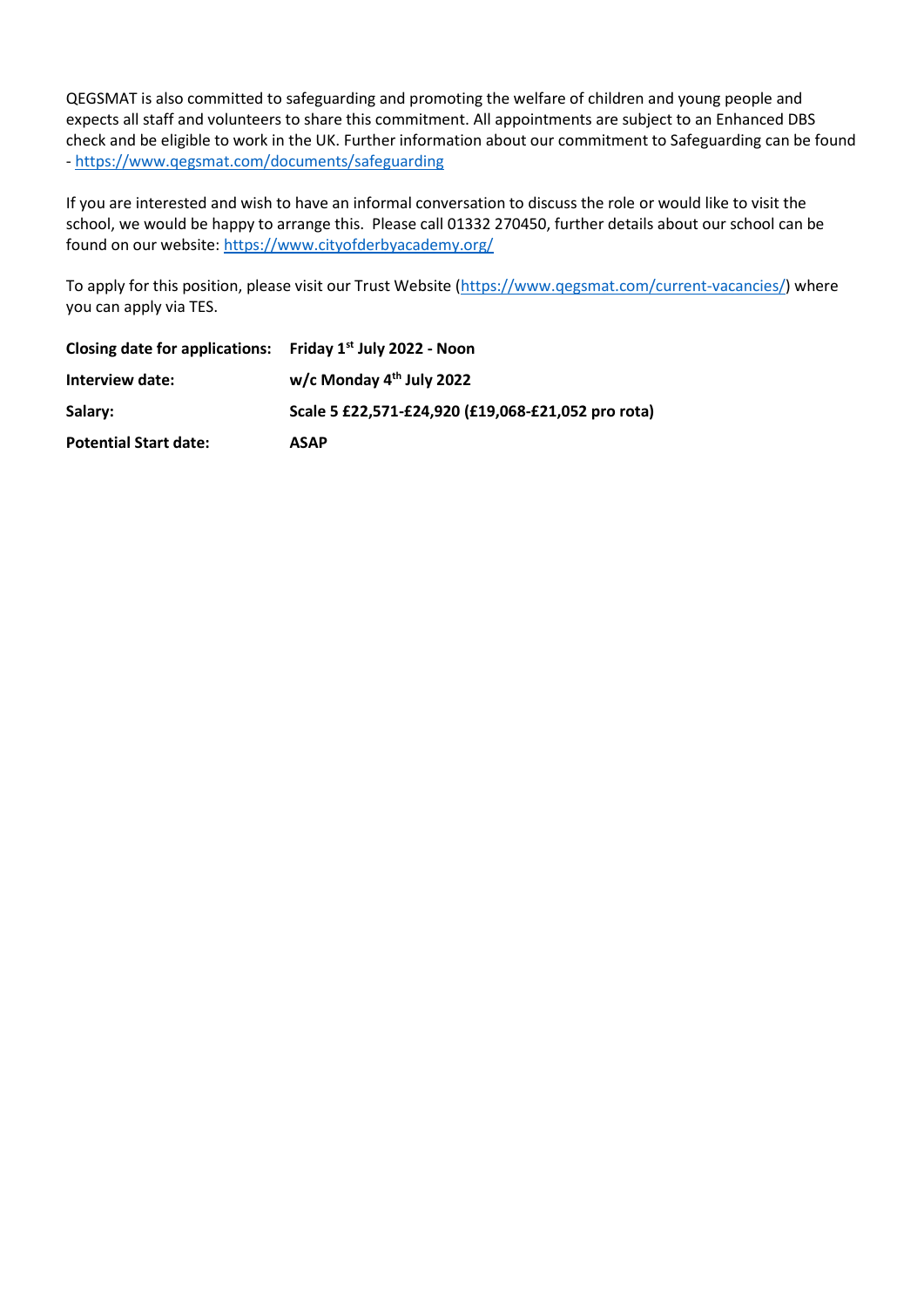

## **JOB DESCRIPTION - Learning Mentor**

| <b>Post Title:</b>       | Learning Mentor                                           |
|--------------------------|-----------------------------------------------------------|
| <b>Reporting to:</b>     | <b>Assistant Headteacher - SENCO</b>                      |
| <b>Responsible for:</b>  | Supporting SEND students in lessons and the wider school. |
| Scale:                   | Scale 5 £22,571-£24,920 (£19,068-£21,052 pro rota)        |
| <b>Disclosure Level:</b> | Child Workforce - Enhanced, Childs Barred list            |

#### **PURPOSE OF THE POST:**

To offer academic, personal and emotional support and guidance to our young people not only within the classroom but throughout the wider school, therefore improving life chances.

#### **Main Duties Responsibilities and Duties:**

- Work closely with teaching staff at the Academy to address the needs of students requiring particular help to overcome barriers to learning, and to provide a range of strategies to help pupils achieve their full potential by further developing their skills.
- Support identified students both in the class room and in the Extended Learning department. This may include physiotherapy and hydrotherapy sessions.
- Support learning and behaviour for individual and for groups, as directed.
- Support the corporate life of the Trust and project a positive image of the Trust.
- Work collaboratively with the Trust colleagues and to contribute towards the quality of teaching and learning and achievement and behaviour for all students to encourage self-esteem and progress so students can be the best they can be.
- Support the efficient, effective, economic and safe use of resources, having due regard to the policies of the Trust.
- Contribute to the production, monitoring and review of effective resources and action plans in line with the Trust's defined objectives and performance targets.
- Develop skills to meet the requirements of the post and to respond flexibly in order to meet the needs of the Trust and identified students with SEND.
- Act responsibly in order to build mutual confidence and respect and foster effective working relationships with all.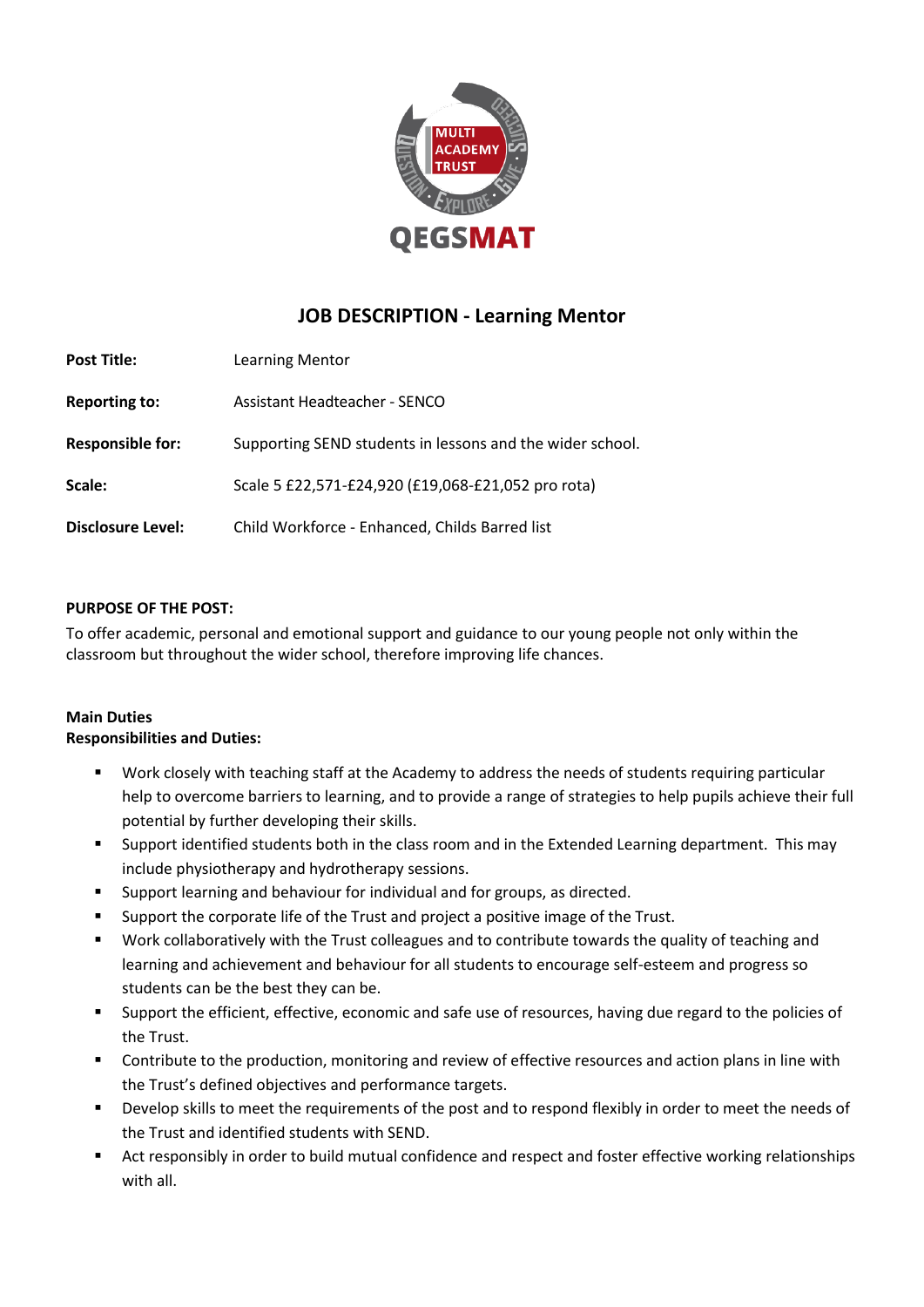- Act as a role model, challenge and motivate, promote and reinforce self-esteem and establish productive relationships with students.
- Be committed and sensitive in ensuring equality of opportunity for pupils.
- **E** Ensure that the legal, statutory and other relevant provisions governing of affecting the Trust are strictly observed.
- Ensure that target groups of students are supported.
- **E** Ensure that senior staff, the line manager, SENCO and relevant teaching staff and year heads are kept informed about each student's progress and that all support is in line with the Trust's expectations, policies and practice.

### **Key Responsibilities**

- Have a clear focus with a target group of pupils of improving their attainment and behaviour.
- Provide senior staff with relevant information about students in order that students needing support can be identified effectively and appropriate interventions agreed.
- Work with other staff to draw up and implement action support and interventions for students with SEND.
- Provide a range of opportunities for the target group of pupils to support them in achieving their targets, both in a 1:1 or group setting
- Maintain regular contact, where appropriate, with families of SEND STUDENTS to keep them informed of the student's progress. To secure positive family support and involvement in the pupil's education.
- Work closely with the SENCO and Class Teacher to ensure that the needs of the students are planned for, and me.
- Monitor, evaluate and report on the success of all interventions and support the SENCO.
- Have full knowledge and appreciation of the range of activities and interventions in an academic setting.
- Take part in all appropriate INSET as identified by the Trust.
- ▪

All adults employed by the Trust are responsible for safeguarding and promoting the welfare of children they are responsible for or come into contact with.

Whilst every endeavour has been made to outline all the duties and responsibilities of the post, this document does not specify every item in detail. Where broad headings have been used, all associated duties are naturally included in the job description.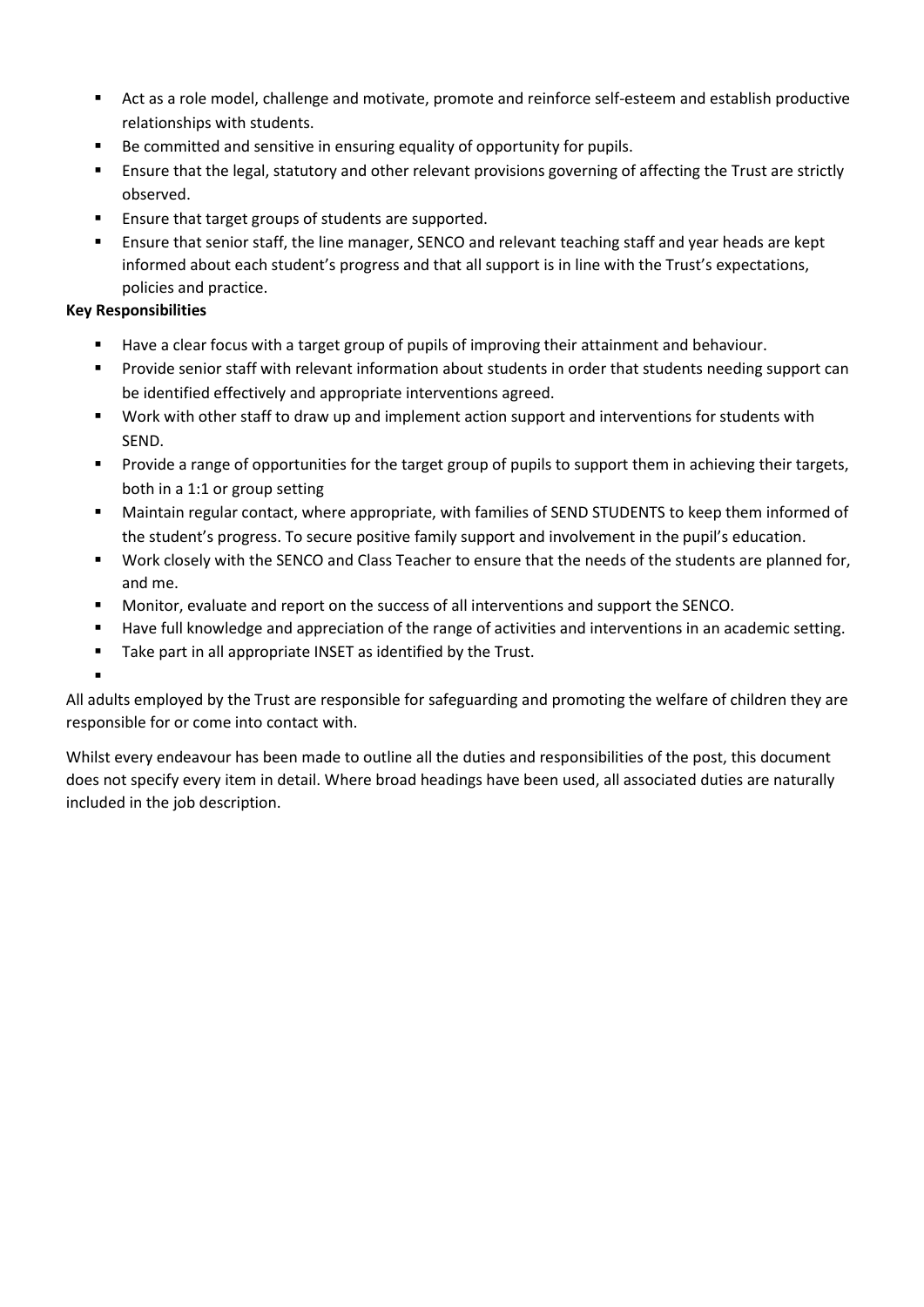

# **Person Specification – Learning Mentor**

| <b>Criteria</b> | <b>Essential</b>                                              | <b>Desirable</b>                                                                                                                                                            | <b>Evidence</b>                                     |
|-----------------|---------------------------------------------------------------|-----------------------------------------------------------------------------------------------------------------------------------------------------------------------------|-----------------------------------------------------|
| Qualifications  | Good basic education to GCSE level in                         | A relevant qualification in                                                                                                                                                 | Application form                                    |
|                 | literacy and numeracy, or the equivalent                      | Childcare and/or Education                                                                                                                                                  |                                                     |
|                 |                                                               |                                                                                                                                                                             | Certificates                                        |
|                 | GCSE English and Maths A* - C or                              |                                                                                                                                                                             |                                                     |
|                 | equivalent                                                    |                                                                                                                                                                             |                                                     |
| Experience      | Experience of working with children                           | Being a paid worker in play<br>schemes, crèches, midday<br>supervision, after-school clubs<br>or similar<br>Currently working as a learning<br>mentor or teaching assistant | Application form<br>Selection process<br>References |
| <b>Skills</b>   | Able to:                                                      | Able to:                                                                                                                                                                    | Application form                                    |
|                 |                                                               |                                                                                                                                                                             |                                                     |
|                 | help professional staff to achieve<br>٠                       | monitor, record and                                                                                                                                                         | Selection process                                   |
|                 | their objectives;                                             | make basic assessments                                                                                                                                                      |                                                     |
|                 | assist children on an individual basis,<br>٠                  | about individual                                                                                                                                                            | References                                          |
|                 | in small group and whole class work;                          | progress<br>suggest alternative                                                                                                                                             |                                                     |
|                 |                                                               | ways of helping children                                                                                                                                                    |                                                     |
| ٠               | explain tasks simply and clearly and<br>foster independence;  | if they are unable to<br>understand;                                                                                                                                        |                                                     |
|                 | supervise children, and adhere to<br>٠                        | describe, in simple<br>terms, the process of                                                                                                                                |                                                     |
|                 | defined behaviour management<br>policies;                     | behaviour management<br>with children;                                                                                                                                      |                                                     |
|                 | accept and respond to authority and                           | identify gaps in their                                                                                                                                                      |                                                     |
| $\bullet$<br>٠  | supervision;                                                  | own experience that<br>they need help in filling;                                                                                                                           |                                                     |
|                 | work with guidance, but under<br>limited supervision;         | demonstrate the ability<br>to learn and adapt from<br>past experience.<br>Be a confident swimmer                                                                            |                                                     |
|                 | liaise and communicate effectively<br>with others;            |                                                                                                                                                                             |                                                     |
|                 | demonstrate good organisational<br>skills;                    |                                                                                                                                                                             |                                                     |
|                 | reflect on and develop professional<br>$\bullet$<br>practice; |                                                                                                                                                                             |                                                     |